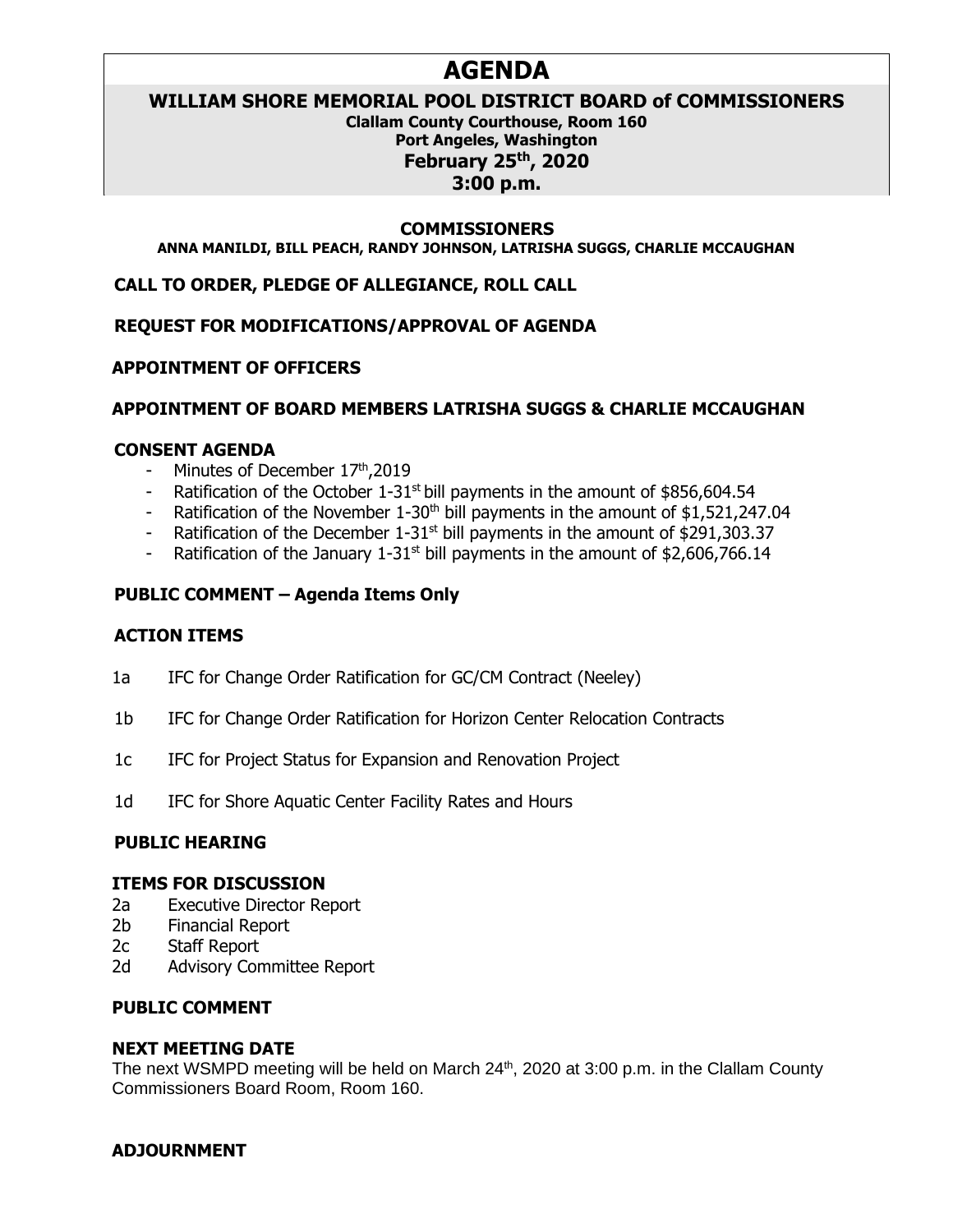# **Item for Consideration by the Board of Commissioners**

**Agenda Item: 1a Date:** 2-25-2020 **From:** Steven Burke, Executive Director **Subject:** Change Order Ratification for GC/CM Contract (Neeley)

- **1. Summary:** With significant projects, change orders are anticipated and budgeted for. During our estimating process we removed some features to reduce the budget with the anticipation of the possibility of adding some features back in with the use of contingency funds. We budgeted \$1,061,000.00 in contingency funds for the project (Risk Contingency and Construction Contingency combined).
- **2. RCW/Policy Requirements:** The change orders are being ratified rather than approved since the contingency funds were approved as part of the project budget.
- **3. Background/Analysis:** Currently we are at 60% completion of the project and are past the bulk of renovation and dirt work, which has the greatest extent of needing contingency funds. Below is the chart of change orders which have arisen to date.

|    | Contingency/Change Order Tracking |                                                 |                              |                 |                                       |                                              |                          |  |  |  |  |  |  |  |
|----|-----------------------------------|-------------------------------------------------|------------------------------|-----------------|---------------------------------------|----------------------------------------------|--------------------------|--|--|--|--|--|--|--|
|    |                                   |                                                 | <b>CHANGE ORDER TRACKING</b> |                 |                                       |                                              |                          |  |  |  |  |  |  |  |
|    | <b>PCO# PCCO#</b>                 |                                                 |                              |                 | <b>Risk</b><br>Contingency<br>Funds** | <b>Construction</b><br>Contingency<br>Funds* | Total<br>Contingency     |  |  |  |  |  |  |  |
|    |                                   | <b>Openning Balance</b>                         |                              |                 | \$341,000.00                          | \$720,000.00                                 | \$1,061,000.00           |  |  |  |  |  |  |  |
|    |                                   |                                                 |                              |                 |                                       |                                              |                          |  |  |  |  |  |  |  |
|    |                                   | <b>ITEMS</b>                                    | Reason                       | <b>STATUS</b>   |                                       |                                              | <b>PCCO Subtotal</b>     |  |  |  |  |  |  |  |
| 13 | 3                                 | Generator Transfer Switch Add                   | <b>VE Add Back</b>           | Approved        |                                       | \$13,954.50                                  |                          |  |  |  |  |  |  |  |
| 15 |                                   | 3 Upgrade Pool Panel                            | Code Requirement             | Approved        |                                       | \$1,391.62                                   | \$15,346.12              |  |  |  |  |  |  |  |
| 12 |                                   | 4 Excuvate and Back Fill Surge and Pump Pit     | <b>Bidding Error</b>         | Approved        | \$43,000.00                           |                                              |                          |  |  |  |  |  |  |  |
| 14 | $\overline{\mathbf{4}}$           | Revised Electrical Service from Transformer     | Code Requirement             | Approved        |                                       | \$2,869.36                                   | \$45,869.36              |  |  |  |  |  |  |  |
| 6  |                                   | 5 Revised Roofing Substrate                     | Work not Required            | Approved        |                                       | (\$4,930.00)                                 |                          |  |  |  |  |  |  |  |
| 21 |                                   | 5 Trash Chutes                                  | Design Add                   | Approved        |                                       | \$313.29                                     |                          |  |  |  |  |  |  |  |
| 23 |                                   | 5 Outlet Chenges                                | Design Add                   | Approved        |                                       | \$1,892.42                                   |                          |  |  |  |  |  |  |  |
| 26 |                                   | 5 Demo of AHU-1 Slab                            | Not Called out in Plans      | Approved        |                                       | \$2,127.16                                   |                          |  |  |  |  |  |  |  |
| 29 |                                   | 5 Waterline changes                             | <b>Unforeseen Condition</b>  | Approved        |                                       | \$8,978.74                                   |                          |  |  |  |  |  |  |  |
| 31 |                                   | 5 Smart Lam Washer Add                          | Unforeseen Condition         | Approved        |                                       | \$1,882.04                                   |                          |  |  |  |  |  |  |  |
| 33 |                                   | 5 Grab Rail                                     | Code Requirement             | Approved        |                                       | \$2,205.09                                   |                          |  |  |  |  |  |  |  |
| 34 |                                   | 5 Bike Racks                                    | Design Add                   | Approved        |                                       | \$1,802.23                                   |                          |  |  |  |  |  |  |  |
| 36 |                                   | 5 colored Concrete Removal                      | Design Removal               | Approved        |                                       | (\$10,000.00]                                | \$4,270.97               |  |  |  |  |  |  |  |
| 18 |                                   | 6 AHU-2 Upgrade                                 | <b>VE Add Back</b>           | Approved        |                                       | \$116,674.44                                 |                          |  |  |  |  |  |  |  |
| 20 |                                   | 6 Womens Locker Room Makup counter              | Design Add                   | Approved        |                                       | \$2,661.35                                   |                          |  |  |  |  |  |  |  |
| 44 |                                   | 6 Irrigation Sleeves                            | Part of Landscape Budget     | Approved        |                                       | \$3,422.57                                   | $\overline{$122,758.36}$ |  |  |  |  |  |  |  |
| 27 | $\overline{7}$                    | <b>Storm Changes</b>                            | <b>Unforeseen Condition</b>  | Approved        |                                       | (S6, 210.39)                                 |                          |  |  |  |  |  |  |  |
| 28 | 7                                 | Sewer Changes                                   | <b>Unforeseen Condition</b>  | Approved        |                                       | \$15,522.23                                  |                          |  |  |  |  |  |  |  |
| 50 | $\overline{7}$                    | <b>Equipment Move Delay</b>                     | <b>Unforeseen Condition</b>  | Approved        |                                       | \$1,269.69                                   |                          |  |  |  |  |  |  |  |
| 61 |                                   | 7 Beam Retrofit                                 | Design Removal               | Approved        |                                       | (\$197,418.00)                               |                          |  |  |  |  |  |  |  |
| 62 | $\overline{7}$                    | Pool Plaster (Alt04/05)                         | <b>VE Add Back</b>           | Approved        |                                       | \$120,722.72                                 |                          |  |  |  |  |  |  |  |
| 63 |                                   | 7 Bleacher Seating                              | <b>VE Add Back</b>           | Approved        |                                       | \$84,782.45                                  |                          |  |  |  |  |  |  |  |
| 64 | $\overline{7}$                    | Unidentified Utilities at Water Line            | <b>Unforeseen Condition</b>  | Approved        |                                       | \$358.52                                     |                          |  |  |  |  |  |  |  |
| 65 |                                   | 7 Existing Roof Drains and Stormwater           | Missing in Plans             | Approved        |                                       | \$1,181.30                                   |                          |  |  |  |  |  |  |  |
| 67 |                                   | 7 Additional Errosion Control                   | <b>Unforeseen Condition</b>  | Approved        |                                       | \$5.293.94                                   |                          |  |  |  |  |  |  |  |
| 68 |                                   | 7 Regrade Curb and plug storm                   | Owner Survey Error           | Approved        |                                       | \$631.72                                     |                          |  |  |  |  |  |  |  |
| 69 | $\overline{7}$                    | Remove and Reset Manhole due to Survey Bust     | Owner Survey Error           | Approved        |                                       | \$2,581.62                                   |                          |  |  |  |  |  |  |  |
| 70 |                                   | 7 Sewer Drop Connetion Demo and Rebuild         | <b>Unforeseen Condition</b>  | Approved        |                                       | \$12,223.61                                  |                          |  |  |  |  |  |  |  |
| 73 | $\overline{7}$                    | Upgrade Gravel Barrow to Crushed Rock Back Fill | <b>Unforeseen Condition</b>  | Approved        |                                       | \$1,487.83                                   |                          |  |  |  |  |  |  |  |
| 76 |                                   | 7 Roof Drainage Connection at East Foundation   | Missing in Plans             | Approved        |                                       | \$3,534.99                                   | \$45,962.23              |  |  |  |  |  |  |  |
|    |                                   |                                                 |                              | Subtotal        | \$43,000.00                           | \$191,207.04                                 | \$234,207.04             |  |  |  |  |  |  |  |
|    |                                   |                                                 |                              | Sales Tax (8.7% | \$0.00                                | \$16,635.01                                  |                          |  |  |  |  |  |  |  |
|    |                                   |                                                 |                              | <b>TOTAL</b>    | \$43,000.00                           | \$207,842.05                                 |                          |  |  |  |  |  |  |  |
|    |                                   |                                                 |                              |                 |                                       | <b>Grand Total</b><br>\$250,842.05           |                          |  |  |  |  |  |  |  |
|    |                                   |                                                 |                              |                 |                                       | <b>Contingency Balance</b>                   | \$810,157.95             |  |  |  |  |  |  |  |

Over 50% of the changes were VE items added back in or Design Adds at our request. The other 50% is mostly changes required for utilities that were not anticipated.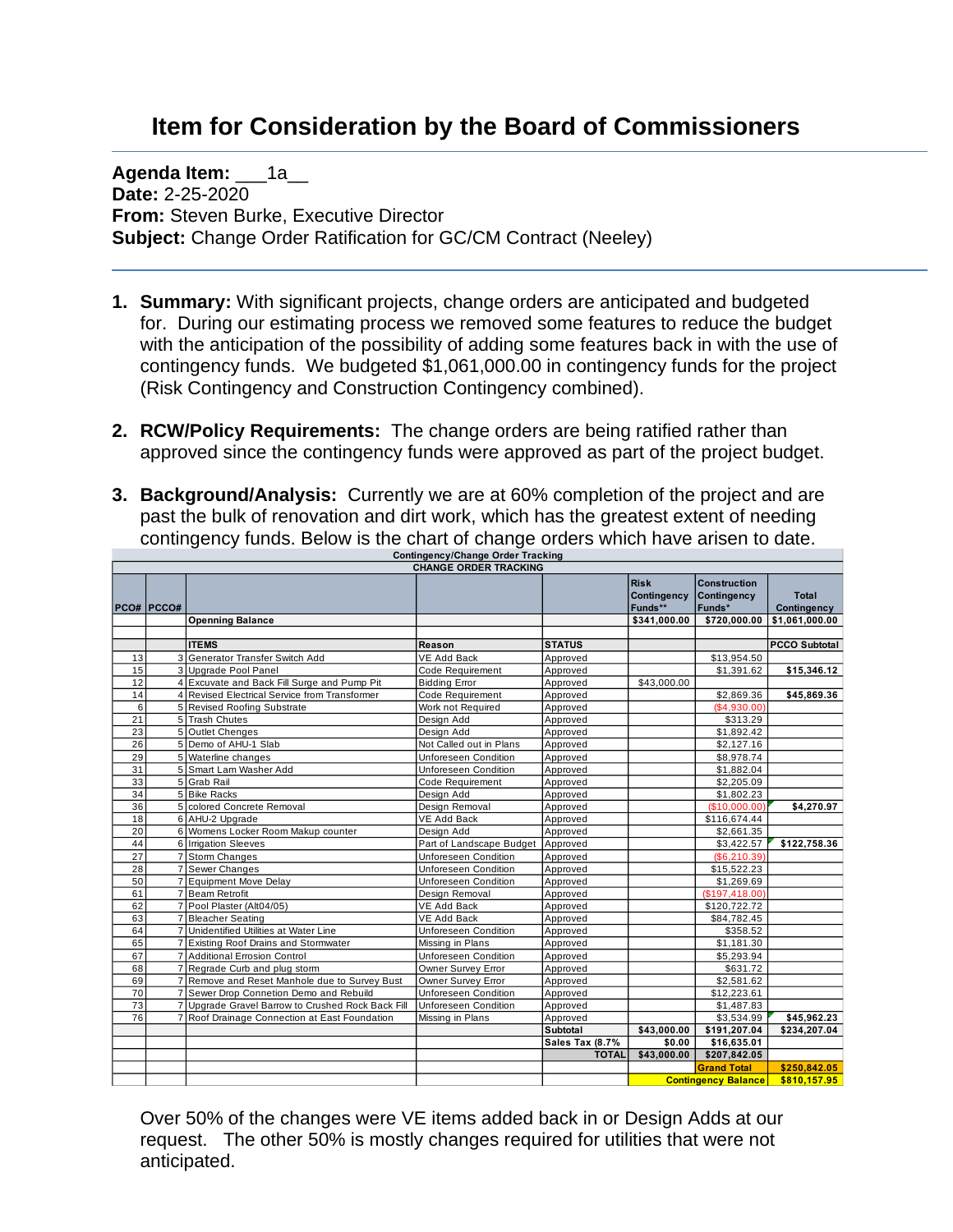- **4. Financial Impact:** These change orders will use \$250,842.05 of our \$1,061,000.00 contingency funds allocated and budgeted for the project. I anticipate approximately \$250,000 more in future change orders mostly related to VE items to be added back in. If that holds accurate, we are on target to only use about 60% of our contingency budget.
- **5. Environmental Impact:** None
- **6. Recommended Action:** Motion to ratify the Change Orders listed.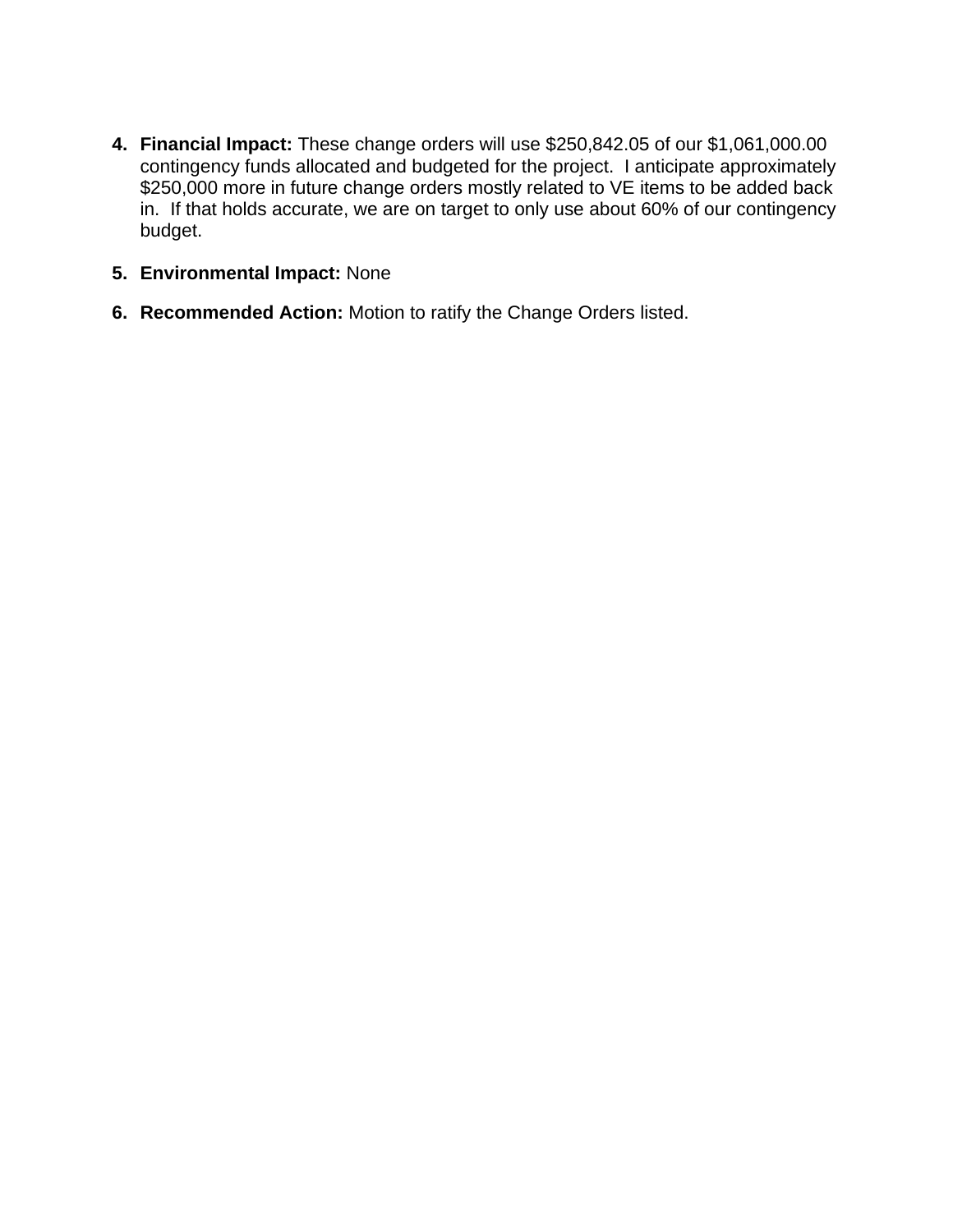# **Item for Consideration by the Board of Commissioners**

**Agenda Item:** 1b **Date:** 2-25-2020 **From:** Steven Burke, Executive Director **Subject:** Change Order Ratification for Horizon Center Relocation Contracts

- **7. Summary:** The project to relocate the Horizon Center House was contracted with two contractors: Aldergrove Construction and DB Davis House Movers. The Horizon Center relocation is part of the overall project budget but contracted separately and costs are itemized to track expenses and change orders. Change orders on the Horizon Center project totaled \$44,115.81.
- **8. RCW/Policy Requirements:** The change orders are being ratified rather than approved since the contingency funds were approved as part of the project budget.
- **9. Background/Analysis:** Currently we are at 100% completion of the Horizon Center project. The detailed list of change orders on each of the two contacts for the project are as follows:
	- a. **DB Davis House Moving Contract:** An additional **\$6,400** in rental fees occurred since the house was moved to the new location and then had to wait two months to clear permitting and fire easement approval. The rental is for the iron girder beams that had to be left under the house until the footings and stem walls were poured.
	- b. **Aldergrove Construction:** An additional **\$37,715.81** in change orders occurred due to unforeseen conditions of the building, to include:
		- i. Rotting wood siding below grade,
		- ii. Plumbing rusted and plugged,
		- iii. Sewer lines had to be redone,
		- iv. Electrical had to be updated to meet new code,
		- v. Extra parking space had to be added,
		- vi. Dryer venting had to be replaced,
		- vii. Drywall repairs to interior walls as a result of move.

### **Total Project Change Orders: \$44,115.81**

- **10.Financial Impact:** These change orders will use **\$44,115.81** of our **\$1,061,000.00** contingency funds allocated and budgeted for the project. Balance of contingency funds after these change orders is **\$762,204.00**. Since the project is completed there are no more anticipated costs relating to the project.
- **11.Environmental Impact:** None
- **12.Recommended Action:** Motion to ratify the Change Orders listed.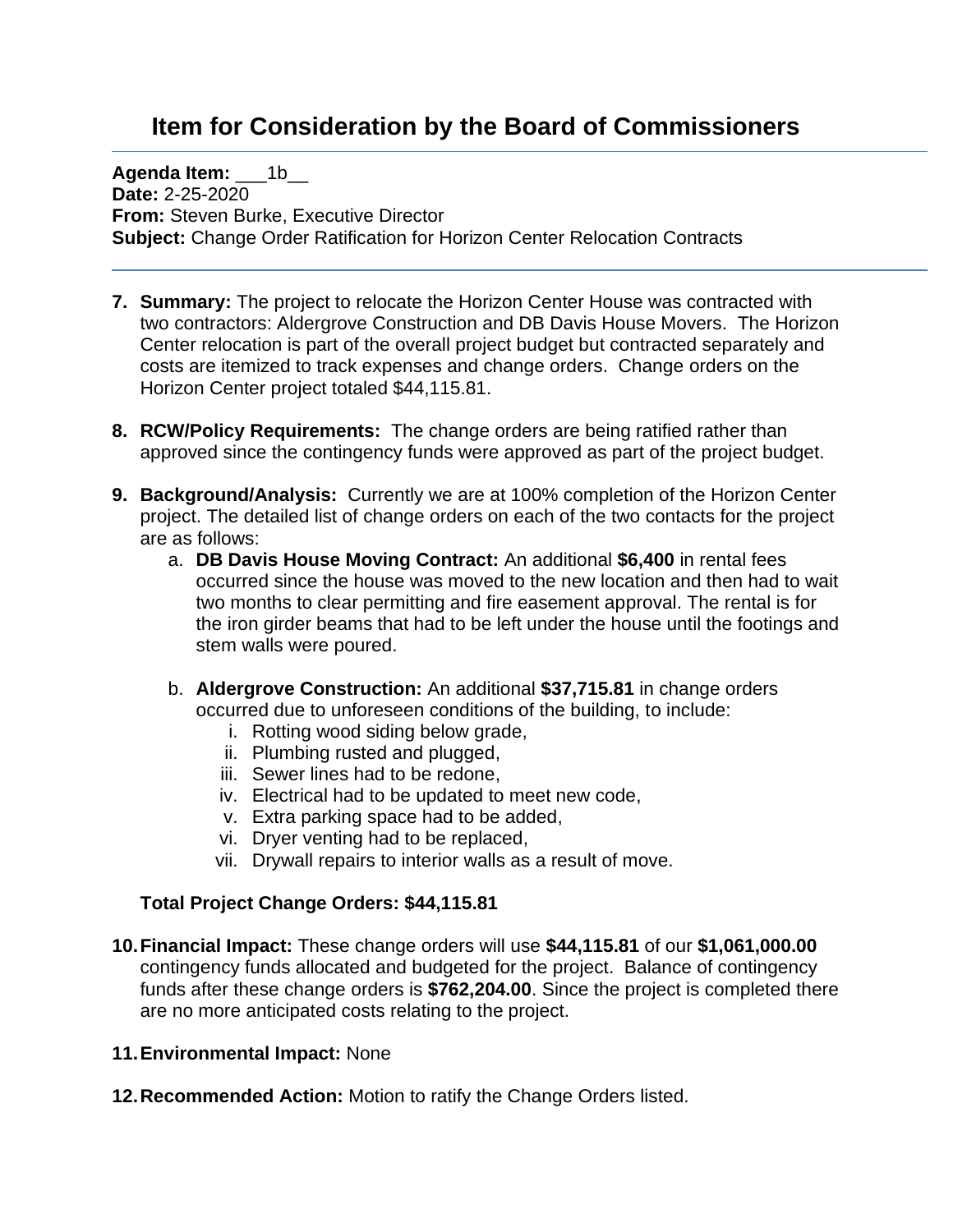# **Item for Discussion by the Board of Commissioners**

**Agenda Item:** \_\_1c\_\_\_ **Date:** 2-25-19 **From:** Steven Burke, Executive Director **Subject:** Expansion and Renovation Project Status Report: February 2020

**13.Summary:** The District's Expansion and Renovation Project has completed 25 weeks of construction that is scheduled to conclude approximately June/July 2020.

### **14.RCW/Policy Requirements:** None

- **15.Background/Analysis:** The following are the milestones since our last board meeting:
	- a. The Horizon Center relocation has been completed and Peninsula Behavioral Health is occupying the facility. In accordance with the agreement, PBH will provide us with an acceptance letter and then the property will transfer to PBH by fee simple escrow.
	- b. West parking lot is paved
	- c. All steel and CLT is installed
	- d. Pools have been plumbed and poured. Pool tile is starting
	- e. All exterior and interior wall framing is completed on both East and West sides
	- f. All mechanical wall and ceiling rough-in is almost completed on West side
	- g. East side mechanical rough-in is started.
	- h. Fire sprinklers are being installed on West side.
- **16.Financial Impact:** Construction costs through Jan 2020 are **\$8,742,491.** Attached are the following reports:
	- a. Cash Flow report for Feb 2020 thru Aug 2020
	- b. Project Budget
	- c. Change Order Tracking Report: See Change Order IFC's
- **17.Environmental Impact:** No Environmental issues have occurred to date

**18.Recommended Action:** No action required, update only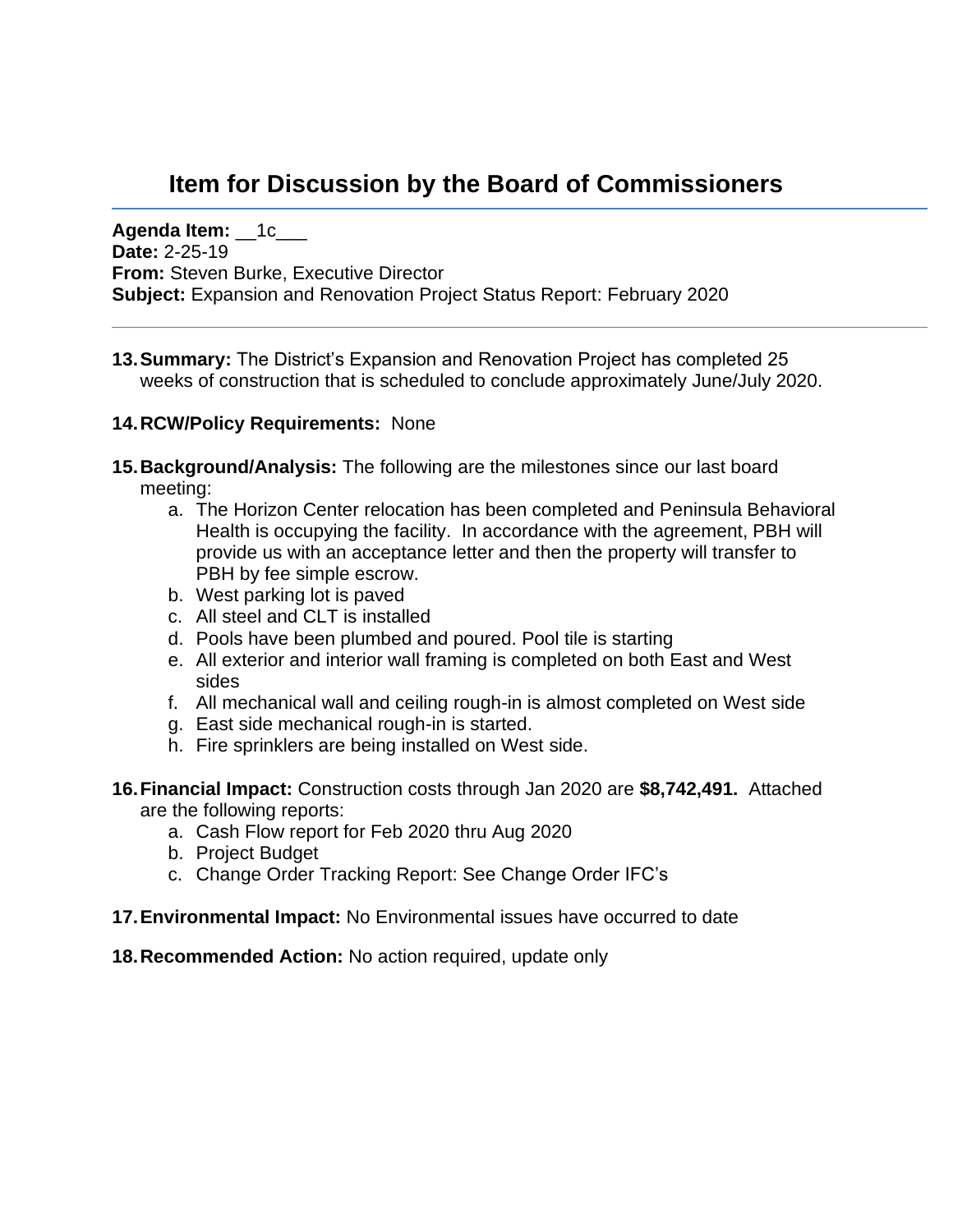|                                                                              | <b>BUDGET</b>             |                     |                           |  |  |  |  |  |
|------------------------------------------------------------------------------|---------------------------|---------------------|---------------------------|--|--|--|--|--|
| <b>ACCOUNTING CATAGORIES</b>                                                 | <b>Budget</b>             | Change              | Adjusted<br><b>Budget</b> |  |  |  |  |  |
| <b>Project Funding</b>                                                       |                           |                     |                           |  |  |  |  |  |
| <b>Cash Reserves</b>                                                         | \$0                       | \$0                 | \$0                       |  |  |  |  |  |
| 2018 LTGO Bonds Public Issue                                                 | \$9,998,941               | \$0                 | \$9,998,941               |  |  |  |  |  |
| 2020 LTGO Revenue<br>2018 Legislative Appropiation                           | \$6,800,000               | \$0<br>\$0          | \$6,800,000               |  |  |  |  |  |
| 2019 Legislative Appropiation                                                | \$1,455,000<br>\$823,200  | \$0                 | \$1,455,000<br>\$823,200  |  |  |  |  |  |
| 2020 Legislative Appropiation (\$800,000 Promised)                           | \$0                       | \$0                 | \$450,000                 |  |  |  |  |  |
| LTGO Bond Available Debt Capacity                                            | \$0                       | \$0                 | \$0                       |  |  |  |  |  |
| Land and Water Conservation Fund (LWCF) (RCO) (\$500,000)                    | \$500,000                 | \$0                 | \$500,000                 |  |  |  |  |  |
| Community Development Block Grants (CDBG) (\$750,000)                        | \$750,000                 | \$0                 | \$750,000                 |  |  |  |  |  |
| Opportunity Fund                                                             | \$50,000                  | \$0                 | \$50,000                  |  |  |  |  |  |
| Bond Interest                                                                | \$135,000                 | \$92,328            | \$227,328                 |  |  |  |  |  |
| 4 Seasons Ranch Sale<br><b>Total Funding Available</b>                       | \$50,000<br>\$20,562,141  | \$0<br>\$92,328     | \$50,000<br>\$21,104,469  |  |  |  |  |  |
| <b>Construction Costs</b>                                                    |                           |                     |                           |  |  |  |  |  |
| <b>Building and Sitework</b>                                                 | \$13,839,683              | \$0                 | \$13,839,683              |  |  |  |  |  |
| Change Orders                                                                | \$0                       | \$191,207           | \$191,207                 |  |  |  |  |  |
| Risk Change Orders                                                           | \$0                       | \$45,215            | \$45,215                  |  |  |  |  |  |
| <b>Total Construction Cost</b>                                               | \$13,839,683              | \$236,422           | \$14,076,105              |  |  |  |  |  |
| <b>Risk and NSS Costs</b><br>Construction Risk Contingency (2.5%)            | \$341,212                 | $-$ \$45,215        | \$295,997                 |  |  |  |  |  |
| <b>Negioated Support Services</b>                                            | \$460,363                 | $-$ \$65,000        | \$395,363                 |  |  |  |  |  |
| <b>Total Risk and NSS Costs</b>                                              | \$801,575                 | -\$110,215          | \$691,360                 |  |  |  |  |  |
| <b>GC/CM MACC</b>                                                            | \$14,641,258              | \$126,207           | \$14,767,465              |  |  |  |  |  |
| <b>GC/CM Cost</b>                                                            |                           |                     |                           |  |  |  |  |  |
| GC/CM Fixed Fee Amount (5.15%)                                               | \$744,178                 | $-$2,215$           | \$741,963.50              |  |  |  |  |  |
| <b>Specified General Conditions</b>                                          | \$242,163                 | \$0                 | \$242,163                 |  |  |  |  |  |
| Design Contingency                                                           |                           |                     | \$114,439                 |  |  |  |  |  |
| <b>GC/CM Costs</b>                                                           | \$986,341                 | $-$2,215$           | \$984,127                 |  |  |  |  |  |
| <b>Total GC/CM Contract Amount</b>                                           | \$15,627,599              | \$123.993           | \$15,751,592              |  |  |  |  |  |
|                                                                              |                           |                     |                           |  |  |  |  |  |
| <b>Sales Tax</b><br>Washington State Sales Tax (WSST)                        | \$1,359,601               | \$1                 | \$1,359,602               |  |  |  |  |  |
| <b>Preconstruction Services Contract</b>                                     | \$200,000                 | \$0                 | \$200,000                 |  |  |  |  |  |
| <b>TOTAL CONSTRUCTION COST</b>                                               | \$16,987,200              | \$123,994           | \$17,111,194              |  |  |  |  |  |
| <b>Design and Engineering Costs</b>                                          |                           |                     |                           |  |  |  |  |  |
| Architectural Design (10.37% of MACC)                                        | \$1,048,949               | \$0                 | \$1,048,949               |  |  |  |  |  |
| Civil Design                                                                 | \$9,350                   | \$0                 | \$9,350                   |  |  |  |  |  |
| Aquatics Design                                                              | \$130,680                 | \$0                 | \$130,680                 |  |  |  |  |  |
| Cost Estimating<br>A&E Additional Services Fees                              | \$11,935<br>\$19,070      | \$0<br>\$0          | \$11,935<br>\$19,070      |  |  |  |  |  |
| A&E Estimated Expences                                                       | \$6,899                   | \$0                 | \$6,899                   |  |  |  |  |  |
| <b>Total Design and Engineering</b>                                          | \$1,226,883               | \$0                 | \$1,226,883               |  |  |  |  |  |
| <b>Project Management Costs</b>                                              |                           |                     |                           |  |  |  |  |  |
| Project Management                                                           | \$81,530                  | \$0                 | \$81,530                  |  |  |  |  |  |
| <b>GC/CM Consultation</b>                                                    | \$87,255                  | \$0                 | \$87,255                  |  |  |  |  |  |
| <b>Attomey Costs</b>                                                         | \$3,850                   | \$0                 | \$3,850                   |  |  |  |  |  |
| <b>Total Project Management</b><br><b>Contingencies</b>                      | \$172,635                 | \$0                 | \$172,635                 |  |  |  |  |  |
| Construction Contengency (5%)                                                | \$720,000                 | $-$191,207$         | \$528,793                 |  |  |  |  |  |
| <b>Soft Costs</b>                                                            |                           |                     |                           |  |  |  |  |  |
| Connection Fees                                                              | \$0                       | \$0                 | \$0                       |  |  |  |  |  |
| Commisioning                                                                 | \$37,723                  | \$0                 | \$37,723                  |  |  |  |  |  |
| Testing<br>Permits                                                           | \$10,000<br>\$152,626     | \$10,000<br>\$0     | \$20,000<br>\$152,626     |  |  |  |  |  |
| Site Surveying                                                               | \$32,800                  | \$0                 | \$32,800                  |  |  |  |  |  |
| Enviormental Assessment / Geotech                                            | \$12,400                  | \$0                 | \$12,400                  |  |  |  |  |  |
| Misc. Costs                                                                  | \$2,600                   | 50                  | \$2,600                   |  |  |  |  |  |
| Transformer Relocation                                                       | \$27,004                  | \$0                 | \$27,004                  |  |  |  |  |  |
| Asbesto Removal<br>Furniture                                                 | \$3,128<br>\$20,000       | \$0<br>\$0          | \$3,128<br>\$20,000       |  |  |  |  |  |
| Benches                                                                      | \$2,500                   | \$0                 | \$2,500                   |  |  |  |  |  |
| Landscaping                                                                  | \$80,000                  | \$0                 | \$80,000                  |  |  |  |  |  |
| Archeology Monitoring                                                        | \$18,267                  | \$0                 | \$18,267                  |  |  |  |  |  |
| <b>Total Soft Costs</b><br>Horizon Center Move Costs (outside GC/CM project) | \$399,048                 | \$10,000            | \$409,048                 |  |  |  |  |  |
| <b>Land Purchases</b><br><b>Enviormental Assessment</b>                      | \$85,508<br>\$2,500       | \$0<br>\$0          | \$85,508<br>\$2,500       |  |  |  |  |  |
| Site Survey                                                                  | \$2,000                   | \$0                 | \$2,000                   |  |  |  |  |  |
| Design and Engineering                                                       | \$14,000                  | \$0                 | \$14,000                  |  |  |  |  |  |
| Permiting                                                                    | \$1,707                   | \$704               | \$2,411                   |  |  |  |  |  |
| Easement                                                                     | \$16,921                  | \$0                 | \$16,921                  |  |  |  |  |  |
| <b>Construction Contracts</b><br>House Move                                  | \$270,012<br>\$67,000     | \$37,716<br>\$6,400 | \$307,728<br>\$73,400     |  |  |  |  |  |
| Attorney Costs                                                               | \$8,423                   | \$0                 | \$8,423                   |  |  |  |  |  |
| Misc. Costs                                                                  | \$1,000                   | \$0                 | \$1,000                   |  |  |  |  |  |
| Sales Tax                                                                    | \$29,320                  | \$3,838             | \$33,158                  |  |  |  |  |  |
| <b>Total Horizon Center Move Costs</b>                                       | \$498,391                 | \$48,658            | \$547,049                 |  |  |  |  |  |
| <b>Project Financing Costs</b><br><b>Bond Council Fees</b>                   | \$37,962                  | \$0                 | \$37,962                  |  |  |  |  |  |
| <b>Bond Underwriting Fees</b>                                                | \$67,171                  | \$0                 | \$67,171                  |  |  |  |  |  |
| Bond Rating Fee                                                              | \$15,500                  | \$0                 | \$15,500                  |  |  |  |  |  |
| <b>Total Project Financing Costs</b>                                         | \$120,633                 | \$0                 | \$120,633                 |  |  |  |  |  |
| <b>Project Total</b><br>Net(short)                                           | \$20,124,790<br>\$437,351 | $-$100,883$         | \$20,116,235<br>\$988,234 |  |  |  |  |  |
|                                                                              |                           |                     |                           |  |  |  |  |  |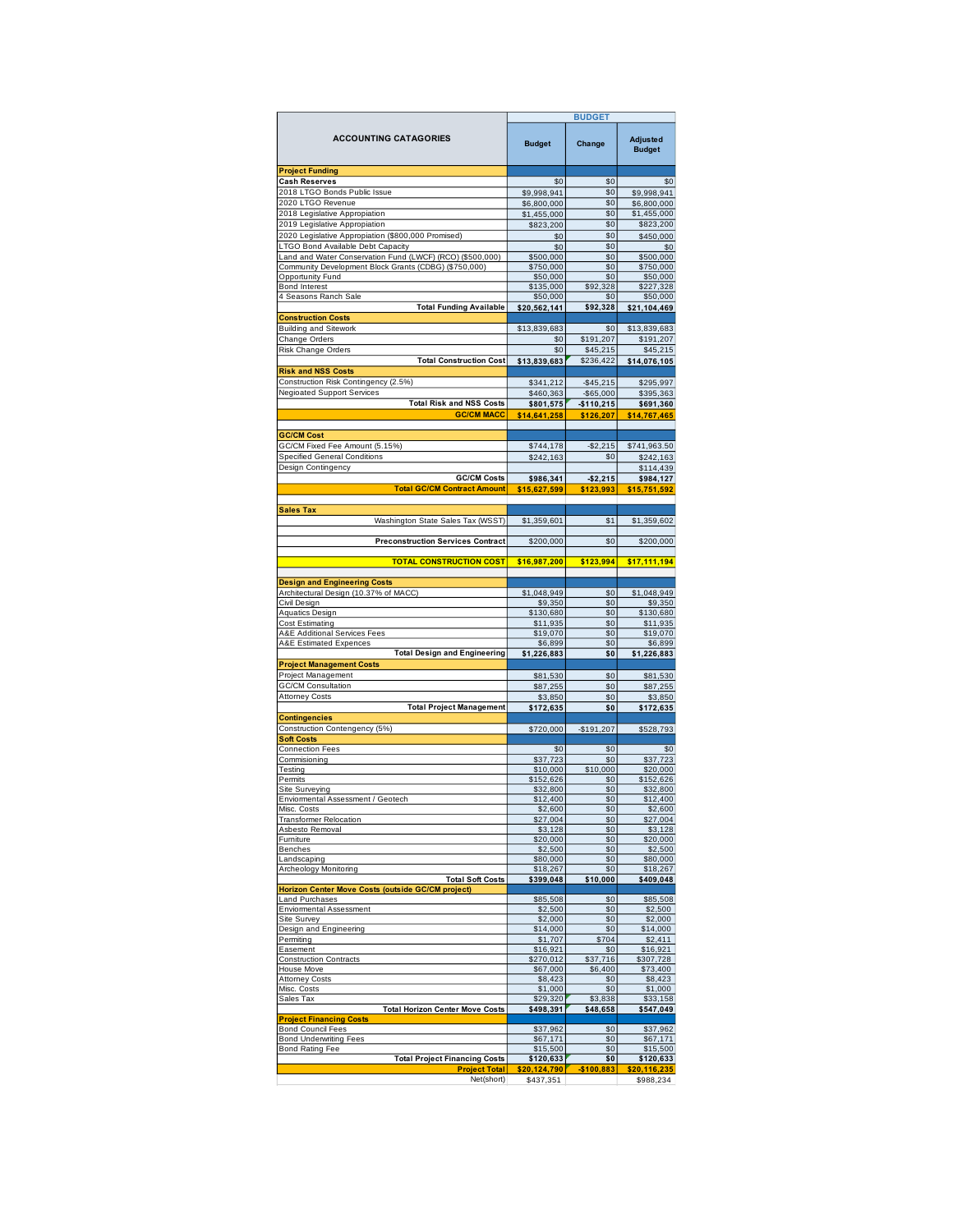| <b>Project Cash Flow</b>                                    |                 |                                |               |                         |              |             |               |               |             |             |  |  |  |  |
|-------------------------------------------------------------|-----------------|--------------------------------|---------------|-------------------------|--------------|-------------|---------------|---------------|-------------|-------------|--|--|--|--|
| <b>OPENING BALANCE</b>                                      | SO <sub>2</sub> | \$9,417,196                    | \$11,632,896  | \$10,408,530            | \$10,009,072 | \$8,683,705 | \$7,358,338   | \$6,032,97    | \$4,707,604 | \$3,414,073 |  |  |  |  |
| <b>Description</b>                                          | 2018 (Actual)   | 2019 (Actual)                  | <b>Jan 20</b> | <b>Mar 20</b><br>Feb 20 |              | Apr 20      | <b>May 20</b> | <b>Jun 20</b> | $Jul-20$    | Aug 20      |  |  |  |  |
| <b>Project Funding</b>                                      |                 |                                |               |                         |              |             |               |               |             |             |  |  |  |  |
| 2018 LTGO Bond                                              | \$9,998.941     |                                |               |                         |              |             |               |               |             |             |  |  |  |  |
| Sale of Property                                            |                 |                                |               |                         |              |             |               |               |             |             |  |  |  |  |
| Opptertunity Fund Grant                                     | \$50,000        |                                |               |                         |              |             |               |               |             |             |  |  |  |  |
| 2020 Park Revenue Bond                                      |                 | \$6,800,000                    |               |                         |              |             |               |               |             |             |  |  |  |  |
| 2018 Legislative Appropiation (Reimbursement) (\$1,455,000) |                 | \$1,455,000                    |               |                         |              |             |               |               |             |             |  |  |  |  |
| 2019 Legislative Appropiation (Reimbursement) (\$823,200)   |                 |                                |               | \$823,200               |              |             |               |               |             |             |  |  |  |  |
| 2020 Legislative Appropiation (Reimbursement) (800,000)     |                 |                                |               |                         |              |             |               |               |             |             |  |  |  |  |
| LWCF Grant (RCO)(3.70%% Reimbursement) (\$500,000)          |                 |                                |               | \$71,428                | \$71.428     | \$71,428    | \$71,428      | \$71,428      | \$71,428    | \$71,428    |  |  |  |  |
| CDBG Brant (5.56% Reimbursement) (750,000)                  |                 |                                |               | \$195,179               | \$92,470     | \$92,470    | \$92,470      | \$92,470      | \$92,470    | \$92,470    |  |  |  |  |
| <b>Bond Interest</b>                                        | \$82.793        | \$144,565.00                   |               |                         |              |             |               |               |             |             |  |  |  |  |
| <b>Total New Cash</b>                                       | \$10,131,734    | \$8,399,565                    | \$0           | \$1,089,807             | \$163,898    | \$163,898   | \$163,898     | \$163,898     | \$163,898   | \$163,898   |  |  |  |  |
| <b>Total Cash</b>                                           | \$10,131,734    | \$17,816,761                   | \$11,632,896  | \$11,498,337            | \$10,172,970 | \$8,847,603 | \$7,522,236   | \$6,196,869   | \$4,871,502 | \$3,577,971 |  |  |  |  |
|                                                             |                 |                                |               |                         |              |             |               |               |             |             |  |  |  |  |
| <b>Project Expenditures</b>                                 |                 |                                |               |                         |              |             |               |               |             |             |  |  |  |  |
| Construction                                                |                 | \$4,778,643                    | \$1,182,373   | \$1,447,272             | \$1,447,272  | \$1,447,272 | \$1,447,272   | \$1,447,272   | \$1,447,273 | \$1,447,274 |  |  |  |  |
| Architects/Engineers                                        | \$386.147       | \$644.046                      | \$28.700      | \$28,700                | \$28.700     | \$28,700    | \$28,700      | \$28.700      |             |             |  |  |  |  |
| Project Management                                          | \$83,815        | \$30,360                       | \$9,000       | \$9,000                 | \$9,000      | \$9,000     | \$9,000       | \$9,000       | \$5,862     | \$5,863     |  |  |  |  |
| Consultants (Testing and comissioning)                      |                 | \$23.681                       | \$4,293       | \$4,293                 | \$4.293      | \$4,293     | \$4.293       | \$4,293       | \$4.294     | \$4,295     |  |  |  |  |
| Permits                                                     |                 | \$179.391                      |               |                         |              |             |               |               |             |             |  |  |  |  |
| Land                                                        | \$85,508        |                                |               |                         |              |             |               |               |             |             |  |  |  |  |
| Pre Construction/Horizon Center                             | \$34,924        | \$527,744                      |               |                         |              |             |               |               |             |             |  |  |  |  |
| <b>Project Financing Costs</b>                              | \$124.144       |                                |               |                         |              |             |               |               |             |             |  |  |  |  |
| <b>Total Expenditures</b>                                   | \$714,538       | \$6,183,865                    | \$1,224,366   | \$1,489,265             | \$1,489,265  | \$1,489,265 | \$1,489,265   | \$1,489,265   | \$1,457,429 | \$1,457,432 |  |  |  |  |
| <b>ENDING BALANCE</b>                                       |                 | \$9,417,196.00 \$11,632,896.00 | \$10,408,530  | \$10,009,072            | \$8,683,705  | \$7.358.338 | \$6,032,971   | \$4,707.604   | \$3.414.073 | \$2,120,539 |  |  |  |  |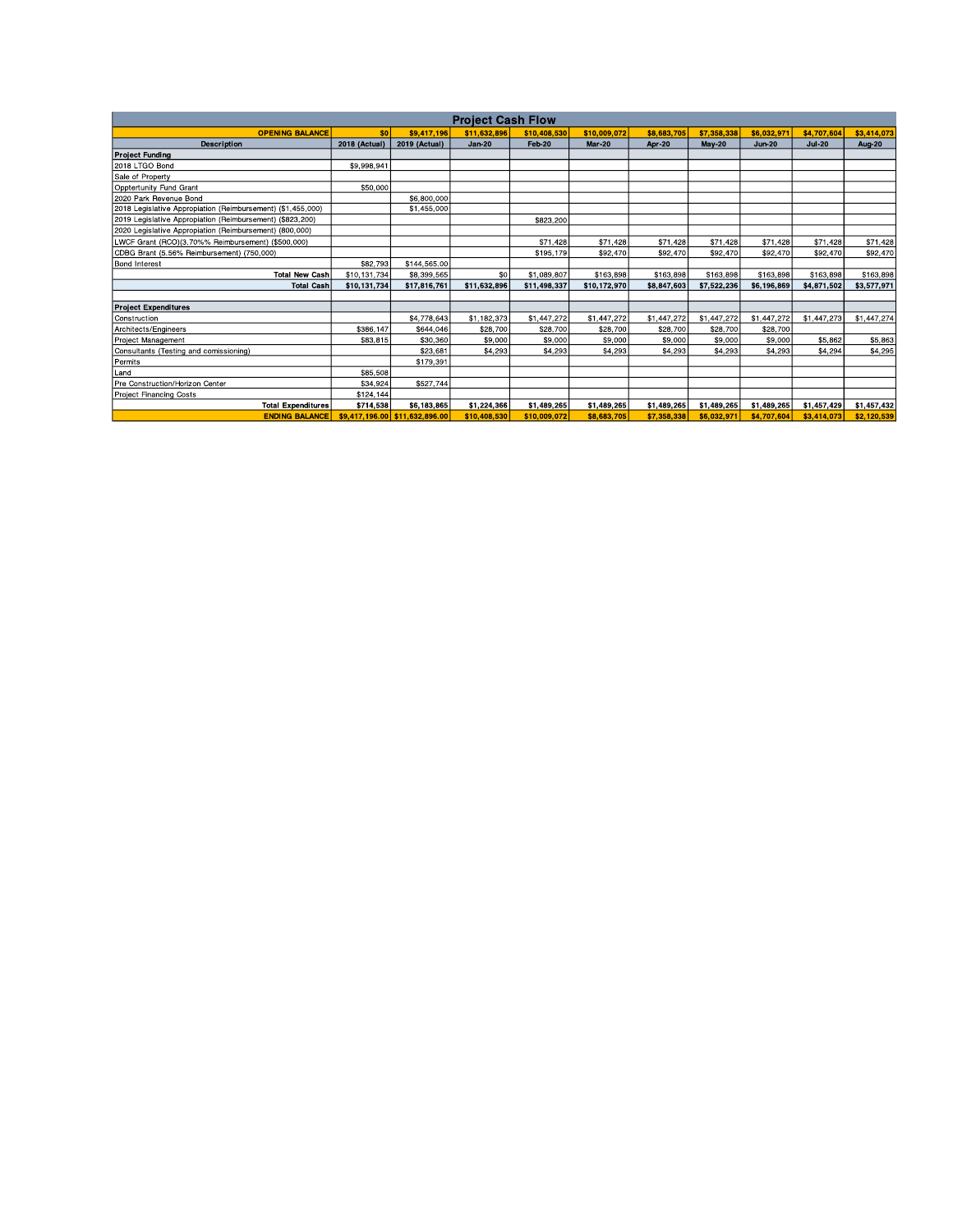## **Item for Consideration by the Board of Commissioners**

**Agenda Item: 1d Date:** 2-25-2020 **From:** Jessica Compton, Aquatics Manager **Subject:** Pricing Change for New Facility

- **19.Summary:** The District has not raised pricing since 2013. With new and improved programs and activities, a pricing adjustment is needed in order to be competitive with similar aquatic centers.
- **20.RCW/Policy Requirements:** By policy, the Board of Commissioners is required to approve all permanent pricing for use of facility.
- **21.Background/Analysis:** Attached is the rate survey we did with similar aquatic centers in similar size towns. Also attached is the recommended rate schedule developed by the staff and the Advisory Committee based upon the rate survey results. Overall, the price increase is approximately 8% over our 2013 rates. It is also recommended to start an annual increase to match at least the CPI increase or decrease for our area.
- **22.Financial Impact:** If adopted, the pricing will increase revenue by 8% over the 2020 budget estimate, which would be approximately \$72,000 in additional revenue.
- **23.Environmental Impact:** None
- **24.Recommended Action:** Motion to approve the recommended pricing schedule and adjust the pricing each January based upon the published CPI for the Port Angeles area.